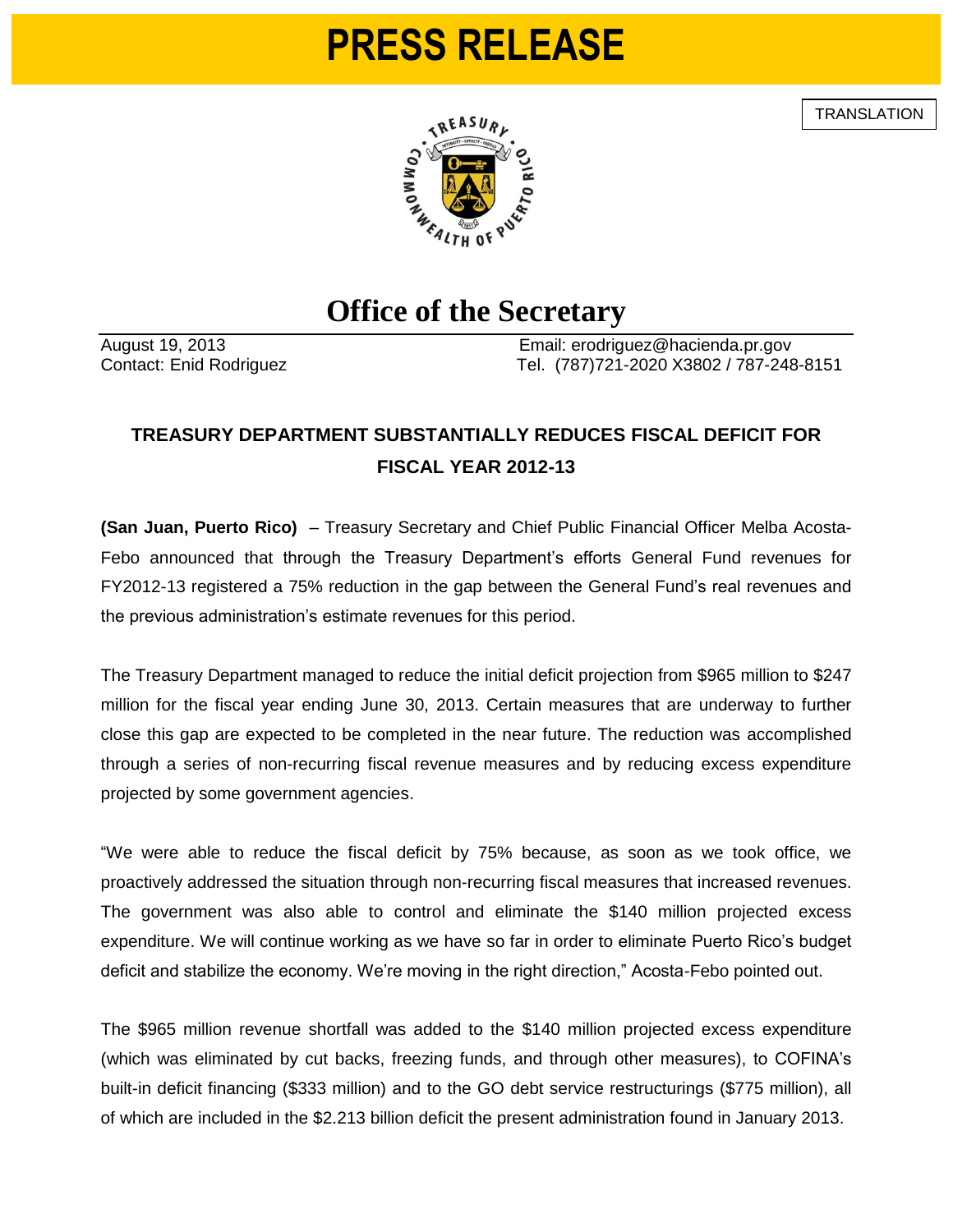The \$235 million advanced payment made by foreign companies subject to the non-resident withholding tax related to the use of patents in the manufacturing process (reduced from the current 2013-14 budget) is among the fiscal measures that increased revenues, as well as a \$241 million transfer from the Debt Redemption Fund to the General Fund. These moneys served as a reserve since 2010 for potential collateral postings in derivatives instruments or swaps tied to General Obligation variable-rate bonds of the Commonwealth of Puerto Rico. Given the significant reduction, over the past two years, in the swap portfolio tied to these bonds, this reserve was applied to the deficit. In addition, \$180 million were obtained from final tax agreements closed in corporate cases, which represent \$80 million more than the amount included in the budget.

Finally, she mentioned that the tax amnesty was another measure that contributed revenues for the end of the year. Total amnesty revenues, corresponding to the cash received from debts paid in full and the advanced payments for payment plans, were for \$98 million, out of which \$8 million were used for fiscal oversight measures. Payment plans in the amount of \$176 million were also set, for a total \$274 million. These numbers exceeded the initial expectations of the Treasury Department.

The Secretary stated that the Department is working, as provided by the tax amnesty law, on a plan to sell the amnesty's payment plans (\$176 million) and previously existing payment plans (\$128 million), as well as on two other transactions that were pending at the end of the year, which will be closing soon (\$127 million). These measures are expected to help cover the remainder of last year's deficit and will require legislation in order to be implemented in the closing of FY 2012- 13.

For the fiscal year beginning on July 1, 2013, Secretary Acosta-Febo pointed out that the Administration is working on the implementation of different administrative measures and also with the new provisions of the Internal Revenue Code to reinforce compliance, cut down tax evasion and fraud, and increase recurring revenues. Just today, 65 new auditors started working at the Treasury Department in the Fiscal Audit Bureau and the Consumption Tax (SUT) Bureau.

In comparative terms, the preliminary revenue level for FY2012-13 totaled \$8.502 billion (excluding financing measures, such as COFINA), while the previous year the total amount was \$8.660 billion, for a \$158 million difference. However, these numbers cannot be all compared category by category with those of last year because there were non-recurring revenues and changes in the tax law, in both years. Individual income tax and corporate tax revenues are the main source of